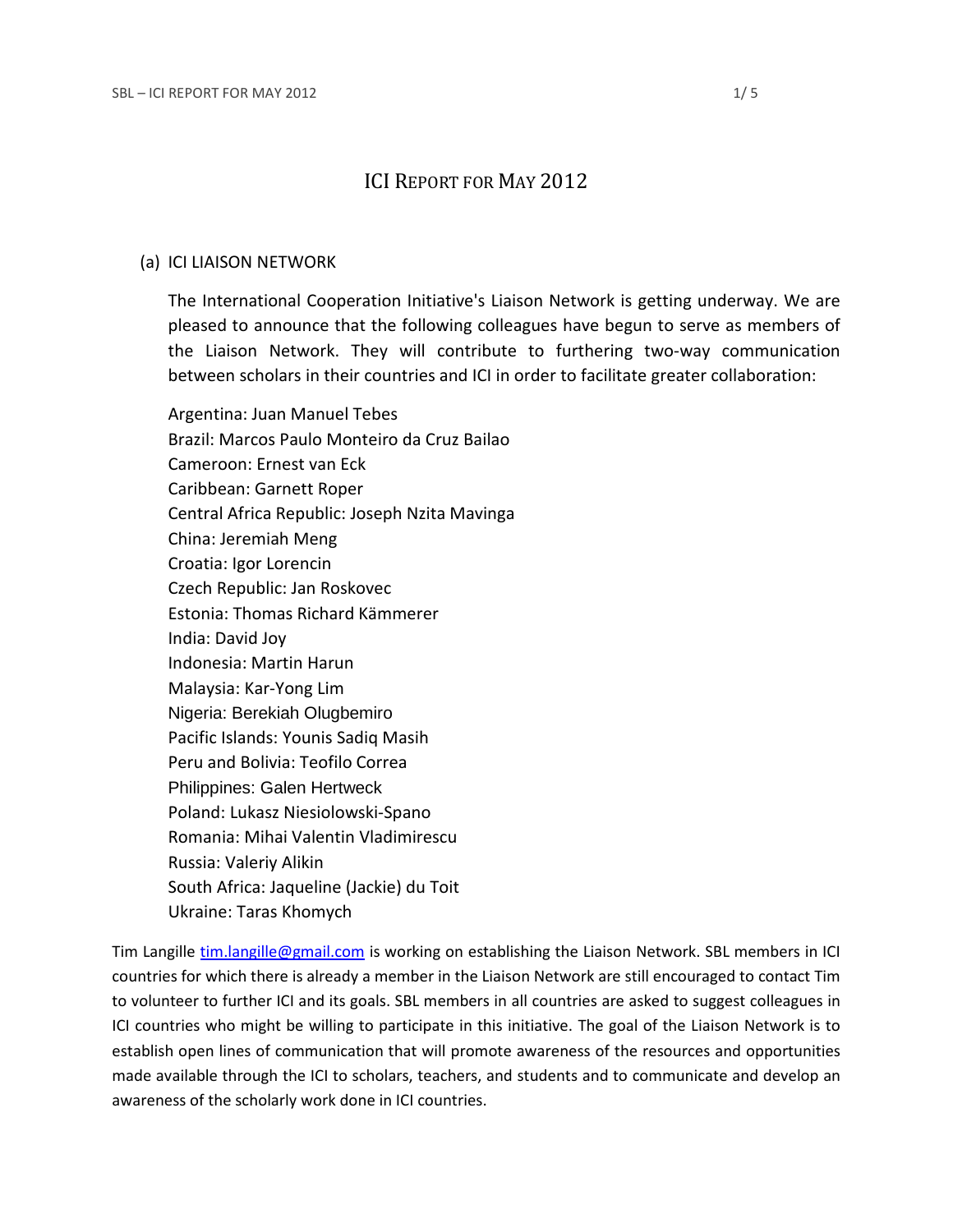#### (b) SBL INTERNATIONAL MEETING

The Universiteit van Amsterdam will host the 2012 SBL International Meeting. This meeting is in conjunction with the 2012 annual meeting of the European Association of Biblical Studies (EABS) and the triennial joint meeting of the Oudtestamentish Werkgezelschap in Nederland en België (OTW) and the Society for Old Testament Study (SOTS) from July 22-26.

We are fully aware that most of you will not (be able to) be at the meeting. Yet some of you will. So we are planning an ICI informal meeting Tuesday, July 24, at 9:00 am. Please let me [\(ehud.benzvi@ualberta.ca\)](mailto:ehud.benzvi@ualberta.ca) or Leigh [\(leigh.andersen@sbl-site.org\)](mailto:leigh.andersen@sbl-site.org) know if you plan to attend the ICI meeting.

(c) PUBLICATIONS: ONLINE BOOKS – NEW BOOKS ADDED

(For the full list, please go to [http://www.sbl-site.org/publications/Books\\_ICIbooks.aspx\)](http://www.sbl-site.org/publications/Books_ICIbooks.aspx)

The following books were added since the last report:

(1) Wallace, Howard N. *"Psalms"* Readings: A New Biblical Commentary. Sheffield: Sheffield Phoenix Press, 2009.

The Book of Psalms is often seen as an anthology of prayers and hymns from which the reader may extract a selection as need or interest dictates. However, a recent development in Psalms scholarship has been a discussion of whether the collection of psalms has some overall structure. Is the whole of the Book of Psalms greater than the sum of its individual parts? This commentary argues that it is and presents a continuous reading of the Book of Psalms.

Moreover, the long-standing tradition, found within both Judaism and Christianity, of associating the psalms with David is used as a reading strategy. In this volume, the Psalms are presented sequentially. Each has its place in the collection but thirty-five are treated at greater length. They are read, at least in the first two books (Psalms 1–72), as if they were David's words. Beyond that a more complex and developed association between David and the Psalms is demanded. David becomes a figure of hope for a different future and a new royal reign reflecting the reign of Yahweh. Throughout, David remains a model of piety for all who seek to communicate with God in prayer. It is in the light of this that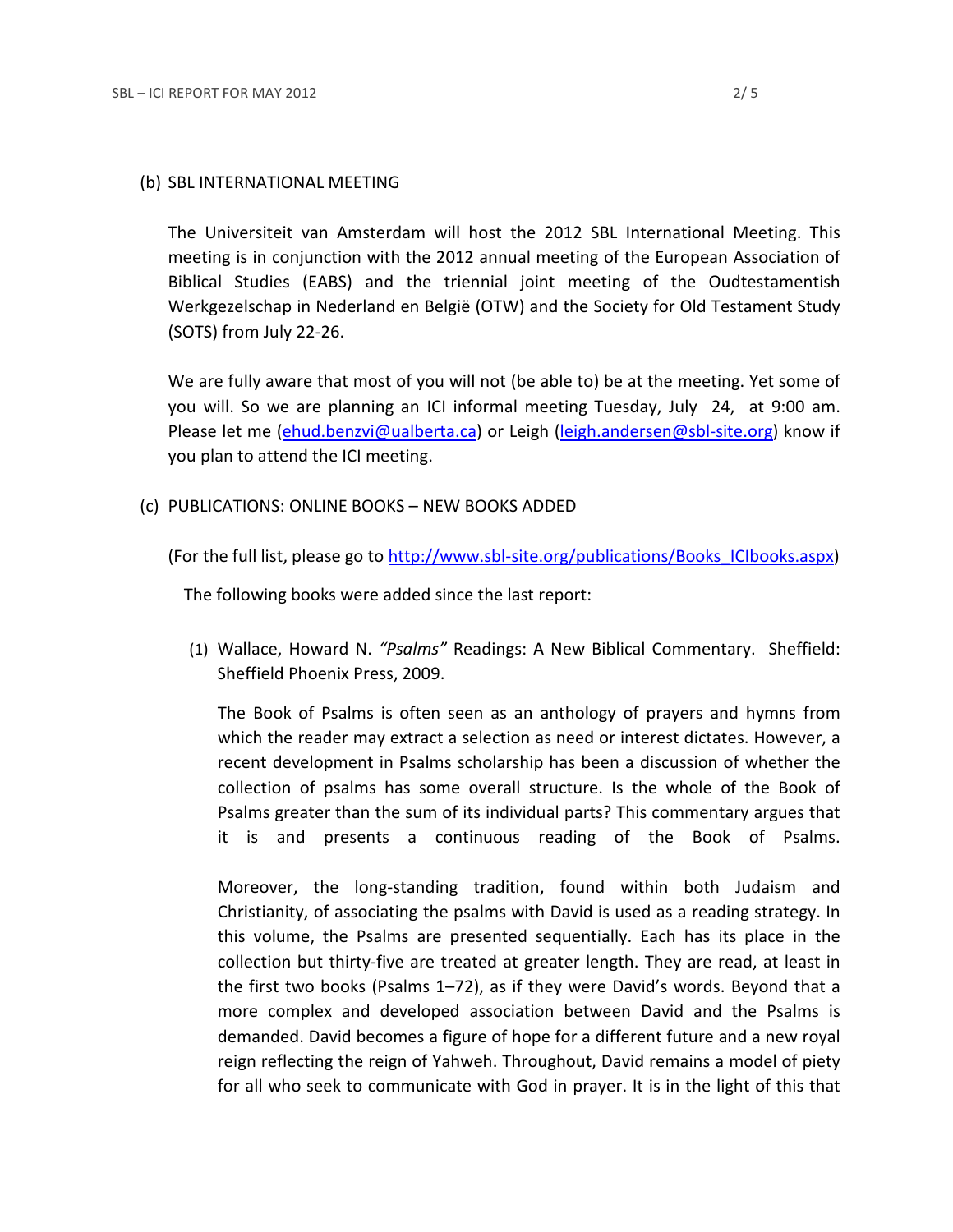later disasters in the life of Israel, especially the Babylonian Exile, can be faced. In the Book of Psalms, the past, in terms of both David's life and the history of Israel, is the key to future well-being and faithfulness.

(2) Hallbäck, Geert; Hvithamar, Annika; Editors. *"Recent Releases: The Bible in Contemporary Cinema."* Bible in the Modern World, 15. Sheffield: Sheffield Phoenix Press, 2008.

The relationship between theology and film has always been a complicated one. When film was invented at the end of the nineteenth century, it quickly gained its place in popular culture, far from the orthodoxies of the scholarly world and of the Church. For the better part of the twentieth century popular cinema was considered off limits for serious studies of Bible and culture. Recently, however, there has been a growing understanding of how the Bible is being used in popular culture—not as a historical document or as an authoritative canon, but as part of the cultural intertext.

Cinema is a vivid example of the role and impact of the Bible in contemporary society. In this well-theorized collection of essays the issue is treated from several angles. Using the methodology of theology, the question of the alleged escapism of popular cinema is explored. Using the methodology of media studies, the impact of the media on religious communication is analysed. And, using the methodology of religious studies, the influence of the cinema in the creation of new religions, religious behaviour and religious institutions is investigated.

In addition, the book offers fruitful analyses of the cinematic use of biblical themes such as Eden, salvation, Mary Magdalene and Jesus—as well as of the cinematic application of ethical themes such as truth-telling, personal growth, suffering, the accomplishment of good and the creating of meaning for human beings.

(3) Iverson, Kelly R.; and Christopher W. Skinner (eds.)*,* Mark as Story: Retrospect and Prospect. Resources for Biblical Study, 65. Atlanta: Society of Biblical Literature, 2011.

*Mark as Story: An Introduction to the Narrative of a Gospel,* originally published in 1982 and extensively revised in 1999, was a turning point in Gospel studies, both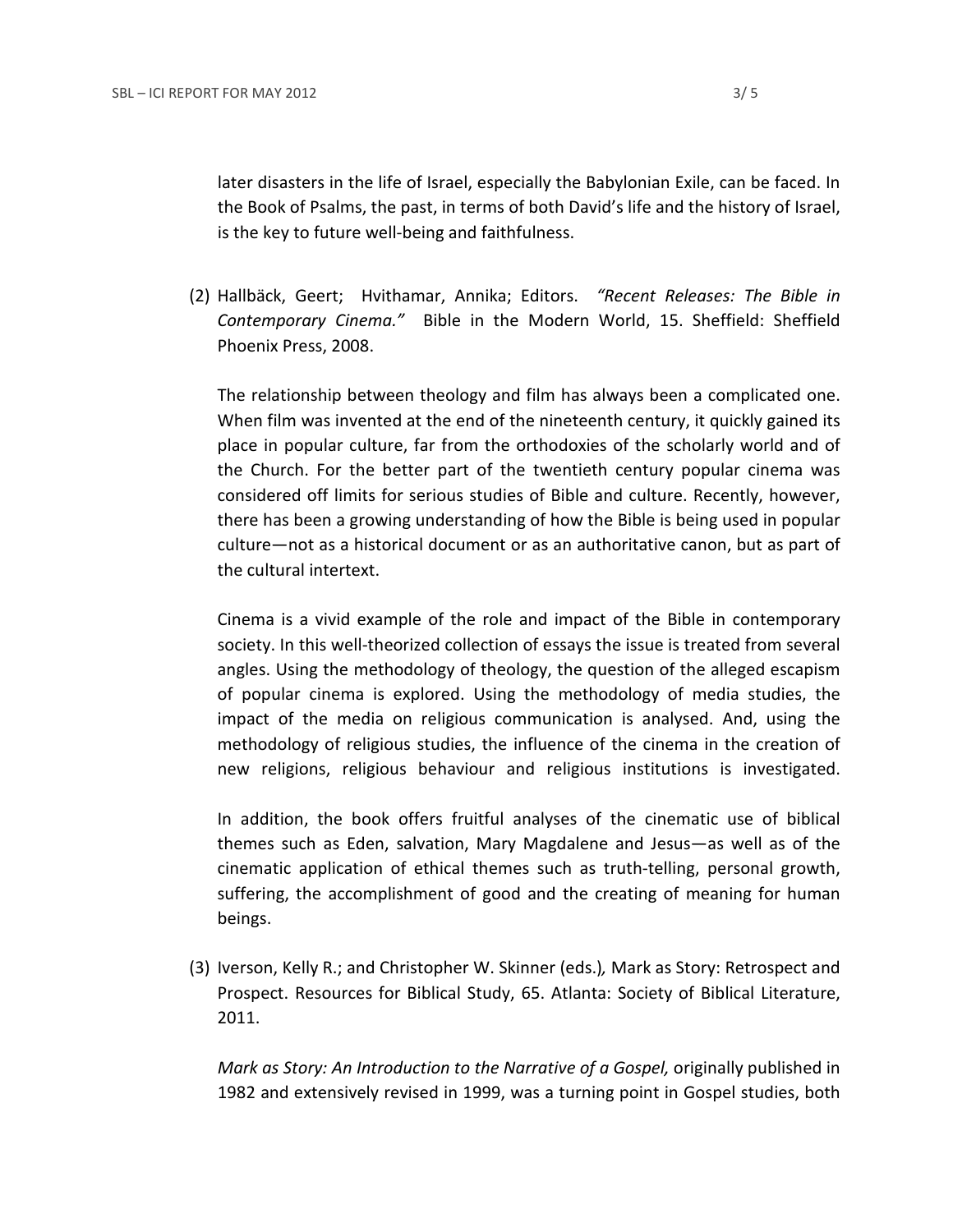for the contribution it made to Markan scholarship and for the methodological insights that it advanced. This volume celebrates *Mark as Story* and offers critique, engagement, and exploration of the new hermeneutical vistas that emerged in the wake of this pioneering study. In these essays, leading international Markan scholars discuss various texts and themes in the Second Gospel, reflect upon the rise of narrative criticism, and offer a glimpse at future trends in Gospels research

(d) EVENTS

The SBL maintains a significant list of events taking place anywhere in the globe. For the full list please go to [http://www.sbl-site.org/meetings/events.aspx.](http://www.sbl-site.org/meetings/events.aspx) Events that may be of interest to you include:

June 13-15, 2012 SOCIETY OF ASIAN BIBLICAL STUDIES (SABS) The next meeting of the Society of Asian Biblical Studies will be held in Sabah, Malaysia from the 13-15 June 2012. Arrival the 12th and departure on the 16th. Kindly block these dates in your calendar and look for updates on the SABS website. [http://www.sabs-site.com](http://www.sabs-site.com/)

July 9 – July 20 Polemos/Pulmus: Ways of Confrontation in Judaism, Paganism and Christianity in Late Antiquity

A summer course offered by the Central European University (CEU) in Budapest, Hungary. The course aims at exploring the nature and various ways of confrontation between and within Early and Rabbinic Judaism, the Early Church, and Pagan religions and schools of thought. The sessions discuss how these movements coped with conflicts within and without; what their strategies were in confronting and accommodating foreign ideas, competing religions, worldly powers or internal subversion; and what role these external and internal confrontations played in shaping them. Course faculty include Daniel Boyarin, Shaye J. D. Cohen, John M. Dillon, Mark Edwards and Guy G. Stroumsa. For more information <http://www.summer.ceu.hu/polemos-2012>

July 22-26 SBL INTERNATIONAL MEETING (I-SBL)

The Universiteit van Amsterdam will host the 2012 SBL International Meeting. This meeting is in conjunction with the 2012 annual meeting of the European Association